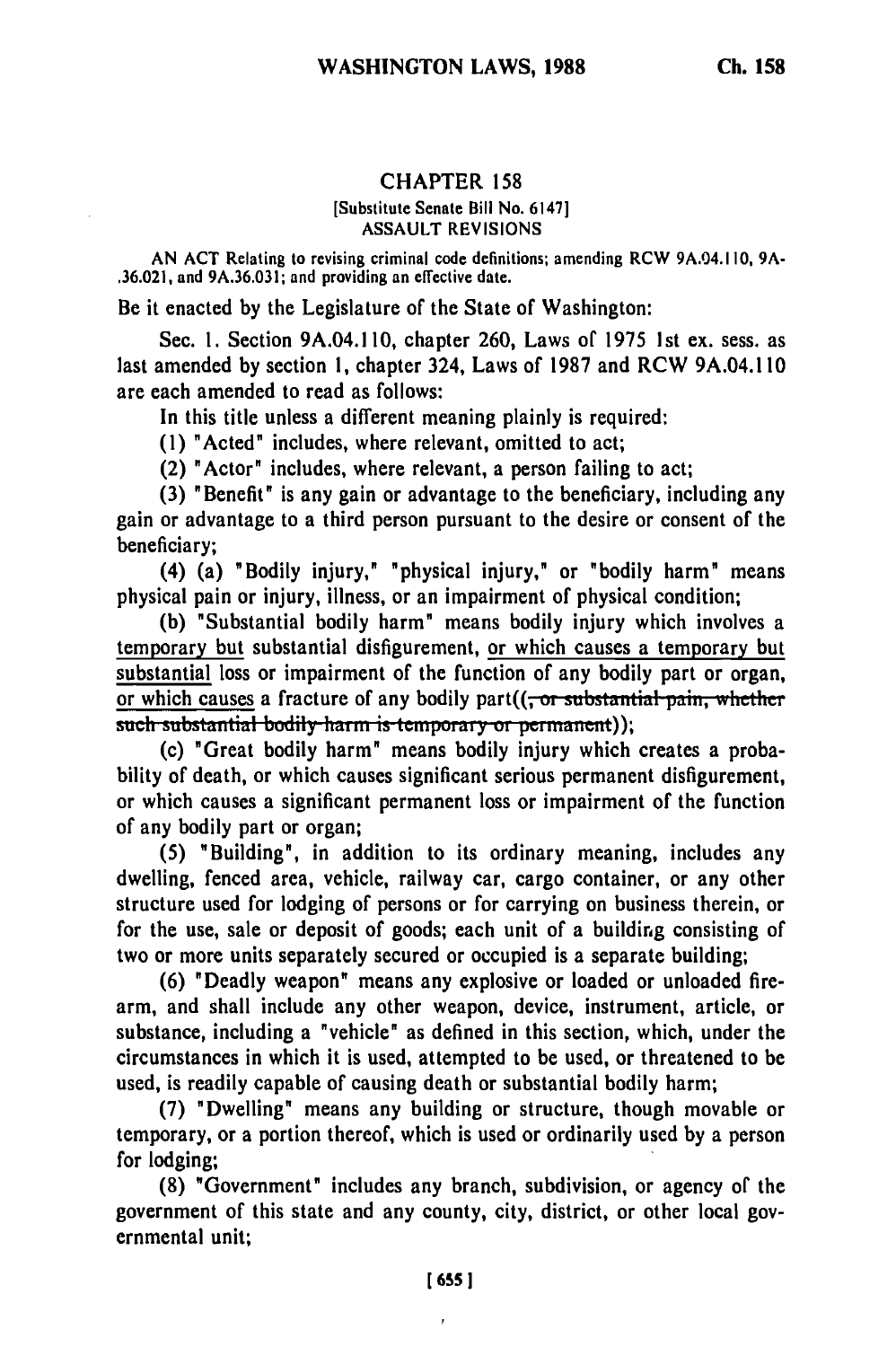ı

**(9)** "Governmental function" includes any activity which a public servant is legally authorized or permitted to undertake on behalf of a government;

(i0) "Indicted" and "indictment" include "informed against" and "information", and "informed against" and "information" include "indicted" and "indictment";

(11) "Judge" includes every judicial officer authorized alone or with others, to hold or preside over a court;

(12) "Malice" and "maliciously" shall import an evil intent, wish, or design to vex, annoy, or injure another person. Malice may be inferred from an act done in wilful disregard of the rights of another, or an act wrongfully done without just cause or excuse, or an act or omission of duty betraying a wilful disregard of social duty;

(13) "Officer" and "public officer" means a person holding office under a city, county, or state government, or the federal government who performs a public function and in so doing is vested with the exercise of some sovereign power of government, and includes all assistants, deputies, clerks, and employees of any public officer and all persons lawfully exercising or assuming to exercise any of the powers or functions of a public officer;

(14) "Omission" means a failure to act;

(15) "Peace officer" means a duly appointed city, county, or state law enforcement officer;

(16) "Pecuniary benefit" means any gain or advantage in the form of money, property, commercial interest, or anything else the primary significance of which is economic gain;

(17) "Person", "he", and "actor" include any natural person and, where relevant, a corporation, joint stock association, or an unincorporated association;

(18) "Place of work" includes but is not limited to all the lands and other real property of a farm or ranch in the case of an actor who owns, operates, or is employed to work on such a farm or ranch;

(19) "Prison" means any place designated by law for the keeping of persons held in custody under process of law, or under lawful arrest, including but not limited to any state correctional institution or any county or city jail;

(20) "Prisoner" includes any person held in custody under process of law, or under lawful arrest;

(21) "Property" means anything of value, whether tangible or intangible, real or personal;

(22) "Public servant" means any person other than a witness who presently occupies the position of or has been elected, appointed, or designated to become any officer or employee of government, including a legislator, judge, judicial officer, juror, and any person participating as an advisor, consultant, or otherwise in performing a governmental function;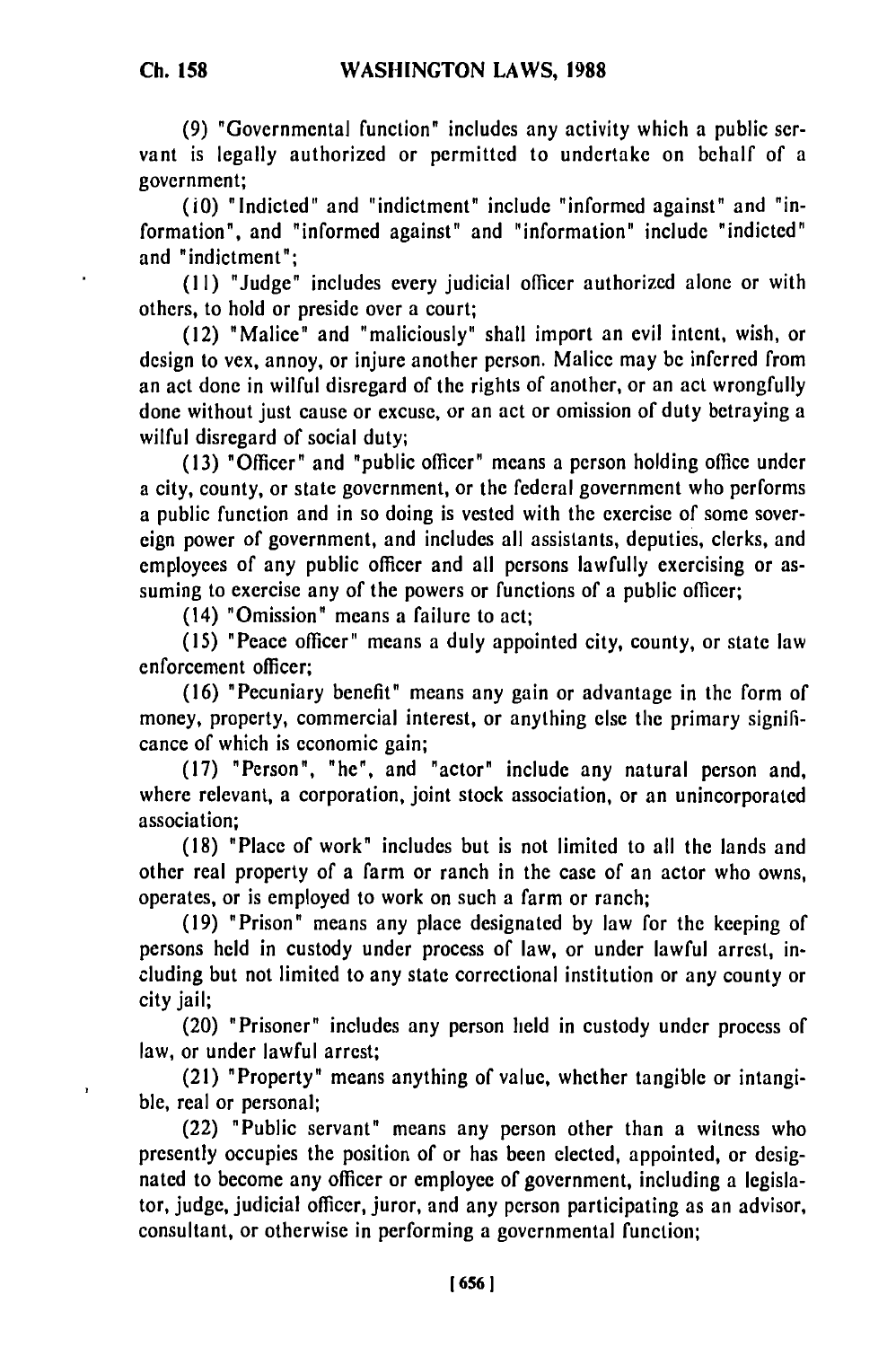(23) "Signature" includes any memorandum, mark, or sign made with intent to authenticate any instrument or writing, or the subscription of any person thereto;

(24) "Statute" means the Constitution or an act of the legislature or initiative or referendum of this state;

(25) (("Substantial pain" means serious physical pain extending for a **period of time long enough to cause considerable suffering. The pain shall** be the result of an actual injury capable of causing serious physical pain;

 $(26)$ )) "Threat" means to communicate, directly or indirectly the intent:

(a) To cause bodily injury in the future to the person threatened or to any other person; or

(b) To cause physical damage to the property of a person other than the actor; or

(c) To subject the person threatened or any other person to physical confinement or restraint; or

(d) To accuse any person of a crime or cause criminal charges to be instituted against any person; or

(e) To expose a secret or publicize an asserted fact, whether true or false, tending to subject any person to hatred, contempt, or ridicule; or

(f) To reveal any information sought to be concealed by the person threatened; or

(g) To testify or provide information or withhold testimony or information with respect to another's legal claim or defense; or

(h) To take wrongful action as an official against anyone or anything, or wrongfully withhold official action, or cause such action or withholding; or

(i) To bring about or continue a strike, boycott, or other similar collective action to obtain property which is not demanded or received for the benefit of the group which the actor purports to represent; or

**()** To do any other act which is intended to harm substantially the person threatened or another with respect to his health, safety, business, financial condition, or personal relationships;

 $((27))$  (26) "Vehicle" means a "motor vehicle" as defined in the vehicle and traffic laws, any aircraft, or any vessel equipped for propulsion by mechanical means or by sail;

 $((+28))$  (27) Words in the present tense shall include the future tense; and in the masculine shall include the feminine and neuter genders; and in the singular shall include the plural; and in the plural shall include the singular.

Sec. 2. Section 5, chapter 257, Laws of 1986 as amended by section 2, chapter 324, Laws of 1987 and RCW 9A.36.021 are each amended to read as follows: